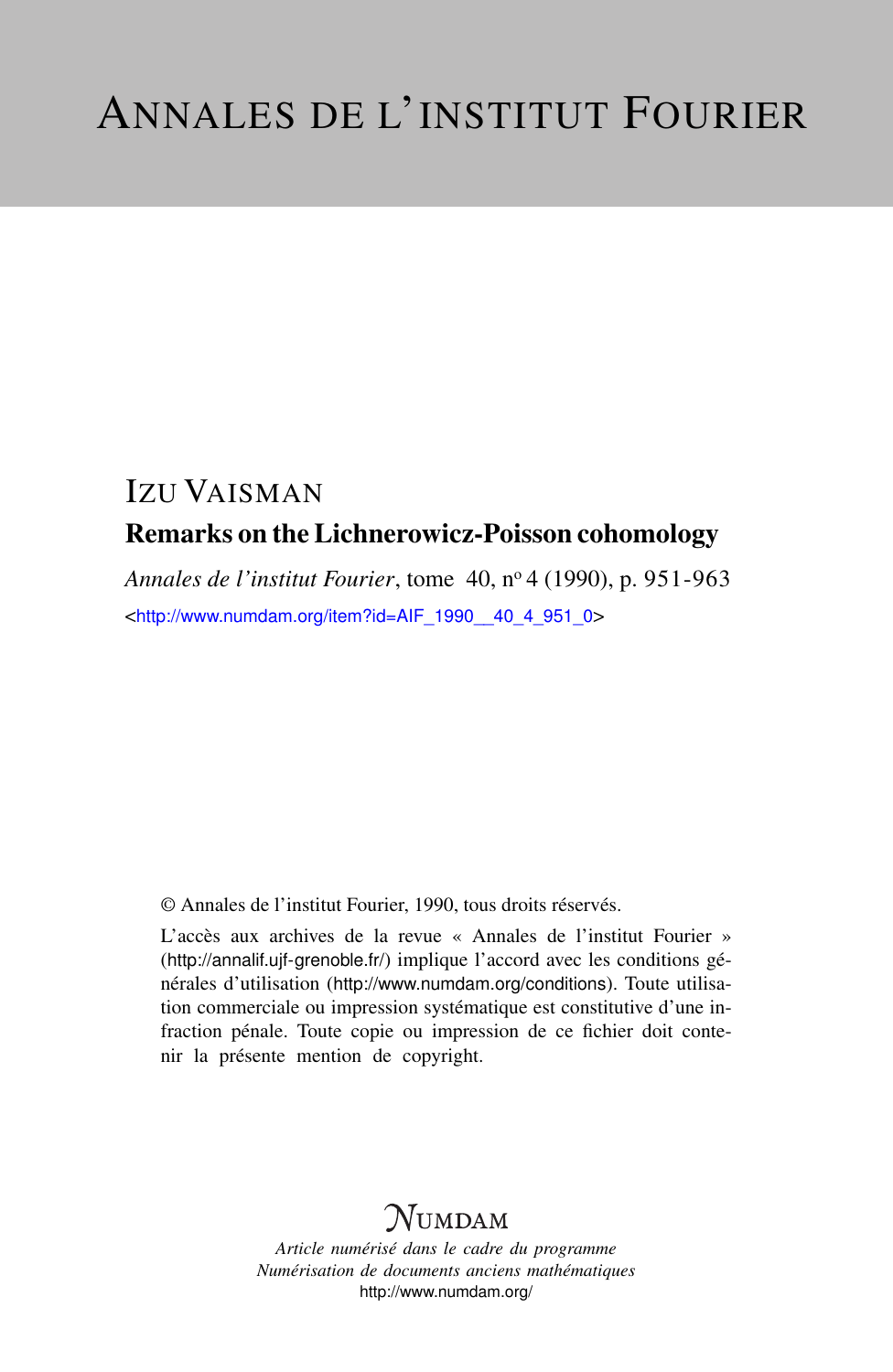Ann. Inst. Fourier, Grenoble **40,** 4 (1990), 951-963.

## **REMARKS ON THE LICHNEROWICZ-POISSON COHOMOLOGY**

#### **by Izu VAISMAN**

The Lichnerowicz-Poisson (LP) cohomology of a Poisson manifold was defined in [L], and it provides a good framework to express deformation and quantization obstructions [L], [VK], [H], [V2]. The LP cohomology spaces are, generally, very large, and their structure is known only in some particular cases [VK], [X]. The homological algebraic place of these spaces was clarified in [H]. In the present note, we make a number of further remarks on the LP cohomology, most of them related with a certain natural spectral sequence which shows that, in the case of a regular Poisson manifold, the LP cohomology is connected with the cohomology of the sheaves of germs of foliated (i.e., projectable) forms of the symplectic foliation of the manifold (e.g., [VI]).

#### **1. General remarks.**

Let  $M^m$  be a Poisson manifold with the Poisson bivector  $\Pi$ , and put  $\mathscr{V}^0(M) \stackrel{\text{def}}{=} C^\infty(M)$ ,  $\mathscr{V}(M) = \mathscr{V}^1(M) \stackrel{\text{def}}{=}$  the space of  $C^\infty$  vector fields of  $M$ ,  $\mathscr{V}^k(M) =$  the space of *k*-vector fields (i.e., antisymmetric k-contravariant tensor fields of M),  $\mathcal{V}^*(M) =$  the space of Pfaff forms of *M*, and, finally  $\mathscr{L}(M) = \bigoplus_{k=0}^{\text{def}} \mathscr{V}^k(M) = \text{the contravariant Grassmann}$ algebra of  $M$ . The bivector  $\Pi$  has an associated morphism  $\# : T^*M \to TM$ , defined by  $\beta(\alpha^*) = \Pi(\alpha,\beta)$ ,  $\forall \alpha, \beta \in T^*M$ , and it yields the Poisson bracket of functions  $\{f,g\} = \Pi(df,dg)$ , as well as Hamiltonian vector fields  $X_f$ ,  $\forall f \in \mathcal{V}^0(M)$ , given by  $X_f g = \{f,g\}$ . These fields define a generalized foliation with symplectic leaves called the *symplectic foliation* of  $(M,\Pi)$  (i.e.,  $\{X_f\}$  generate the tangent spaces of

*Key-words :* Poisson manifolds **- LP** cohomology.

*A.M.S. Classification :* 58A12 - 58F05.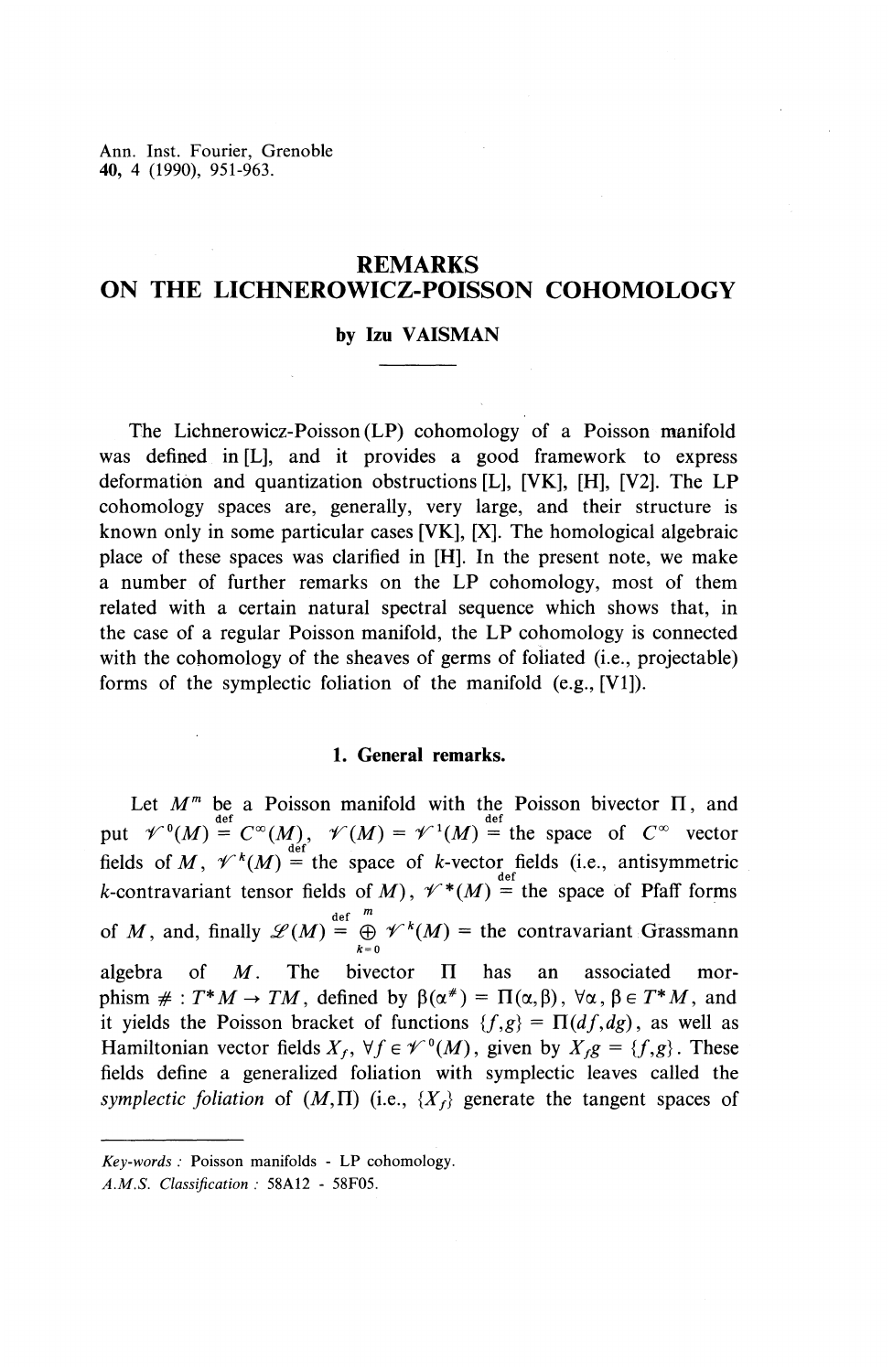the leaves). It is important to remember that the Poisson bracket induces a bracket of Pfaff forms which is the unique natural extension of the formula  $\{df, dg\} = d\{f, g\}$ , and is given by

(1.1) 
$$
\{\alpha,\beta\} = L_{\alpha} * \beta - L_{\beta} * \alpha - d(\Pi(\alpha,\beta)).
$$

The basic Poisson condition  $[\Pi, \Pi] = 0$ , where  $[$ ,  $]$  denotes the Schouten-Nijenhuis bracket, ensures that  $(\mathscr{V}^0(M), \{ , \} )$  and  $(\mathscr{V}^*(M), \{ , \} )$  are Lie algebras. The same condition also shows that the operator  $\sigma Q = - [\Pi, Q]$  is a couboundary on  $\mathcal{L}(M)$  (i.e.,  $\sigma^2 = 0$ ), and the cohomology of the cochain complex  $(\mathscr{L}, \sigma)$  is, by definition, the LP cohomology of  $(M,\Pi)$ . Its spaces will be denoted by  $H^k_{LP}(M,\Pi)$ . It is also important to remind that, for  $Q = \mathscr{V}^k(M)$ , one has [BV]

$$
(1.2) \quad (\sigma Q)(\alpha_0,\ldots,\alpha_k) = \sum_{i=1}^k \alpha_i^*(Q(\alpha_0,\ldots,\hat{\alpha}_i,\ldots,\alpha_k))
$$

$$
+ \sum_{i
$$

where  $\alpha_i \in \mathscr{V}^*(M)$ , and  $\hat{ }$  denotes the absence of an argument.

Now, the definitions given above have some easy consequences such as

a) [X], [VK].  $H_{LP}^0(M,\Pi) = {f \in C^{\infty}(M)}/{\forall g \in C^{\infty}(M)},$   $X_{ef} = 0$ . (Since  $\sigma f=-X_{f}$ .)

b) [X], [VK].  $H_{LP}^1(M,\Pi) = \mathscr{V}_{\pi}(M)/\mathscr{V}_{\mathscr{H}}(M)$ , where

 $\mathscr{V}_n(M) \stackrel{\text{def}}{=} \{X \in \mathscr{V}(M)/L_x\Pi = 0\}, \qquad \mathscr{V}_{\mathscr{H}}(M) = \{X_t/f \in \mathscr{V}^0(M)\}.$ 

(Since  $\sigma X = -L_x \Pi$  [L].)

c) [L],  $\sigma \Pi = 0$ , and  $\Pi$  defines a *fundamental class*  $[\Pi]\in H^2_{LP}(M,\Pi)$ .

*d)* The LP cohomology satisfies the Mayer-Vietoris exact sequence property i.e., if *U, V* are open subsets of M, there is an exact sequence of the form

$$
(1.3) \quad \dots \to H_{\text{LP}}^k(U \cup V, \Pi) \to H_{\text{LP}}^k(U, \Pi) \oplus H_{\text{LP}}^k(V, \Pi)
$$
\n
$$
\to H_{\text{LP}}^k(U \cap V, \Pi) \to H_{\text{LP}}^{k+1}(U \cup V, \Pi) \to \dots
$$

The definition of the arrows and the proof of the exactness are the same as for the de Rham cohomology (e.g., [BT]).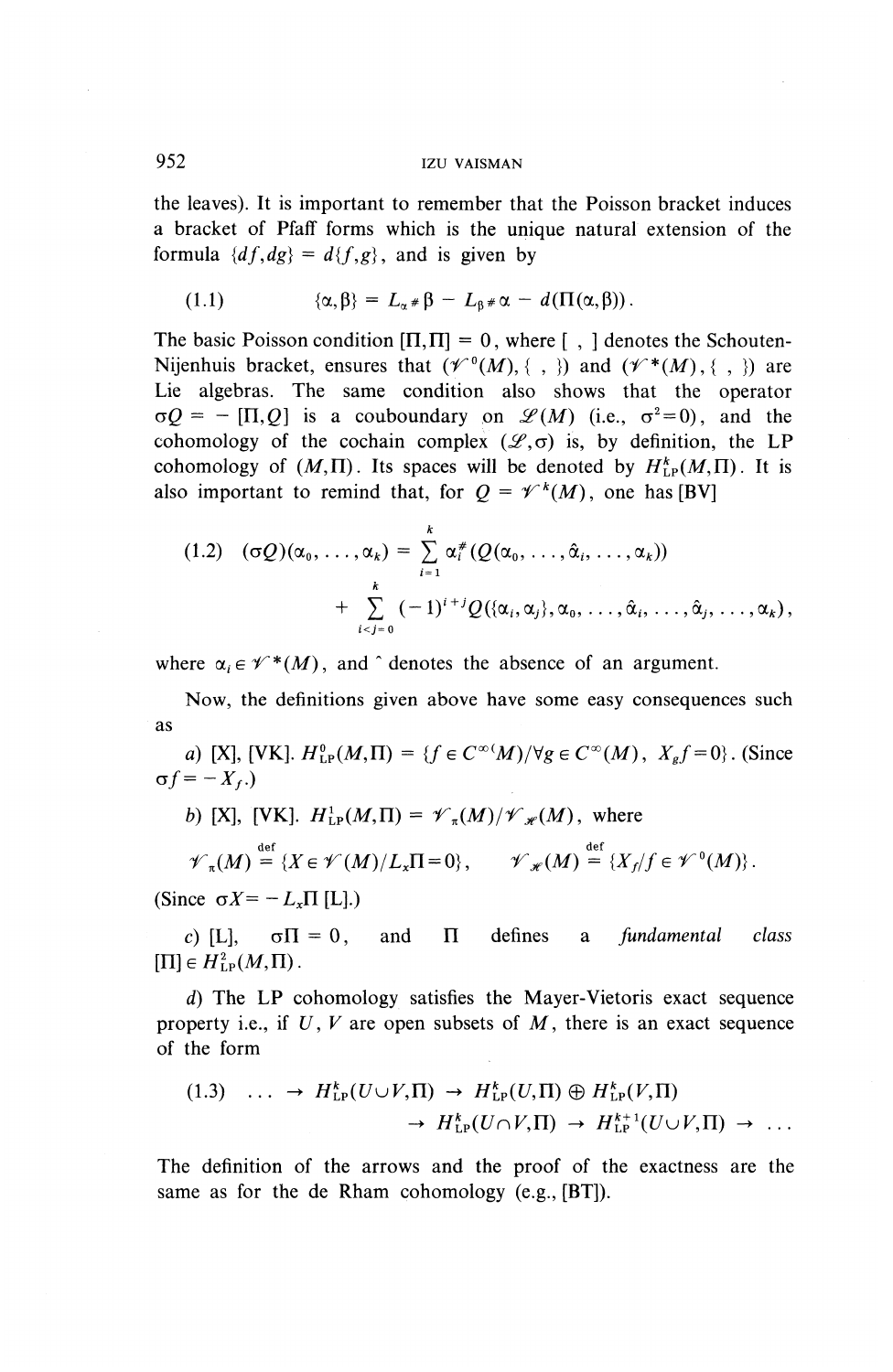*e*) [L], [K]. Natural homomorphisms  $\rho: H^k(M,\mathbb{R}) \to H^k_{\text{LP}}(M,\Pi)$ , which are isomorphisms in the symplectic case, exist. Namely, o is defined by the extension of  $#$  to k-forms  $\lambda$  by

$$
(1.4) \qquad \lambda^{\#}(\alpha_1,\ldots,\alpha_k)=(-1)^k\lambda(\alpha_1^{\#},\ldots,\alpha_k^{\#}),
$$

since (1.2) shows that  $\sigma(\lambda^*) = (-1)^k (d\lambda)^*$ .

Because of  $e$ ), it is natural to ask for a covariant interpretation of the whole LP cohomology via a Riemannian metric, and such an interpretation can be obtained by using Koszul's generating operators of the Schouten-Nijenhuis bracket. If we change signs such as to agree with [L], Koszul's formula for [A, B] where  $A \in \mathcal{V}^{i}(M)$ ,  $B \in \mathcal{V}^{j}(M)$ is[K]

(1.5) 
$$
[A, B] = D_{\nu}(A \wedge B) - (D_{\nu}A) \wedge B - (-1)^{i}A \wedge (D_{\nu}B),
$$

where  $\nabla$  is a torsionless linear connection on M, and  $D_{\nabla}$  is defined by the coordinatewise formula

$$
(1.6) \t\t\t(D_{\nabla} A)^{h_2,\ldots,h_i} = \nabla_k A^{kh_2,\ldots,h_i}.
$$

If  $\nabla$  is the Riemannian connection of a metric *g*, (1.6) means  $D_{\nabla}$  =  $- \#_{g} \delta_{g} \#_{g}^{-1}$ , where  $\#_{g}: T^{*}M \to TM$  is the well known musical isomorphism, and  $\delta_g$  is the codifferential of  $(M,g)$ . Now, if we denote  $\pi = \#\bar{g}^{\text{-1}}\Pi$ ,  $B = \#\bar{g}\lambda$ , and take  $A = \Pi$  in (1.5), we obtain  $\sigma(\#_{e}\lambda) = \#_{e}\delta_{\pi}$ , where, if *e (i)* denotes the exterior (interior) multiplication by a form, one has

(1.7) 
$$
\delta_{\pi} = \delta_{g} e(\pi) - e(\pi) \delta_{g} - e(\delta_{g} \pi).
$$

Hence,  $H^k_{LP}(M,\Pi)$  are isomorphic to the cohomology spaces of the Grassmann complex  $\Lambda M$  endowed with the coboundary  $\delta_{\pi}$ .

Of course,  $\pi$  must satisfy the condition  $\delta_{\pi}\pi = 0$ , which is equivalent to  $[\Pi,\Pi] = 0$  i.e., we must have

(1.8) 
$$
\delta_g(\pi \wedge \pi) = 2\pi \wedge (\delta_g \pi),
$$

and this is a new characterization of a Poisson structure which may have some usefulness. For instance, it shows that the parallel 2-forms of a Riemannian manifold (if any) and the harmonic 2-forms of a compact Riemannian symmetric space (where the exterior product of two harmonic forms is again a harmonic form) define Poisson structures. Formulas  $(1.7)$ ,  $(1.8)$  may also be used if we are looking for compatible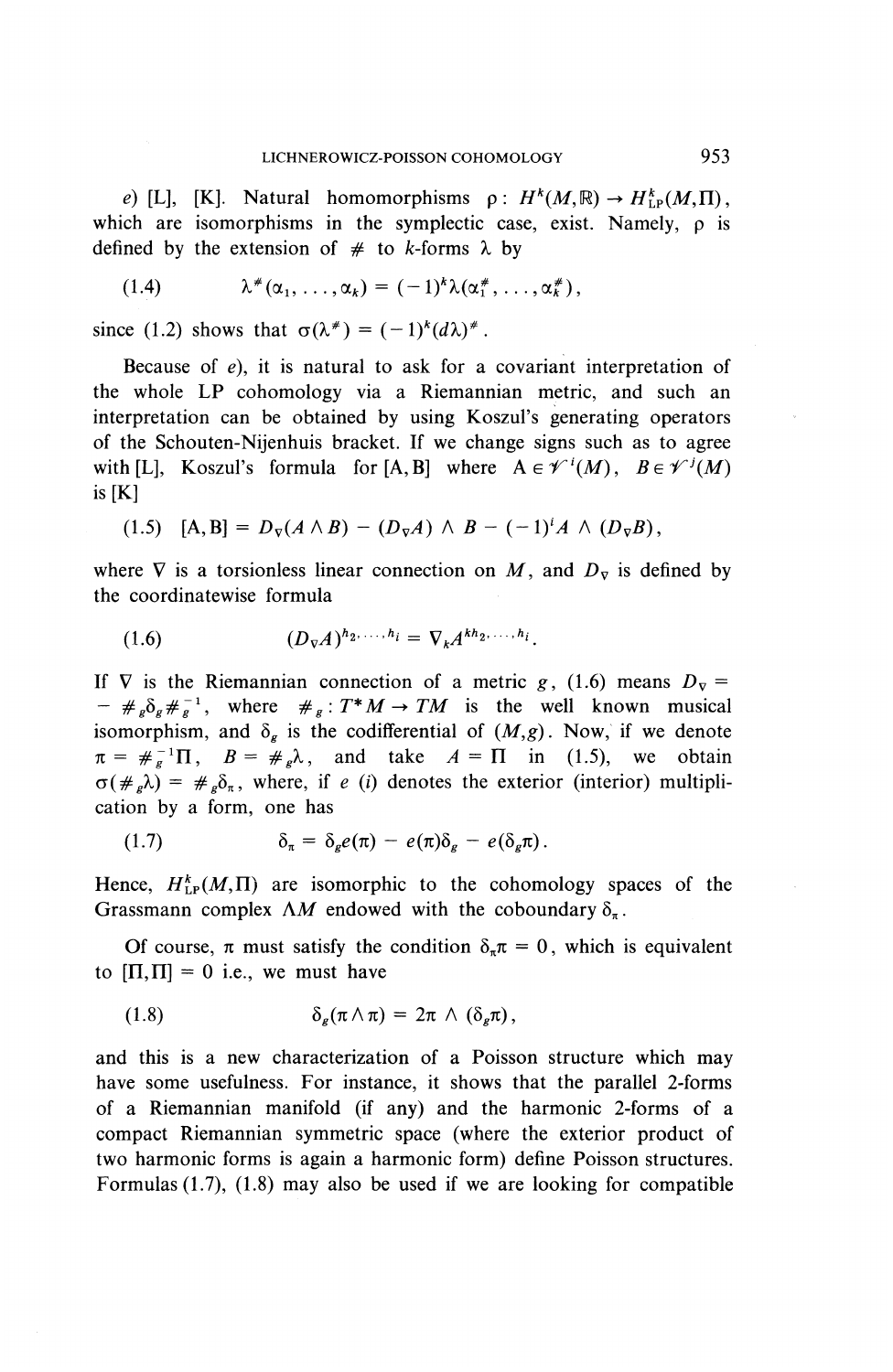## **954 IZU** VAISMAN

Poisson structures on a given symplectic manifold *M* with symplectic form  $\omega$  i.e., Poisson bivectors  $\Pi$  such that  $[\omega^{-1}, \Pi] = 0$  (e.g., [G]). After the choice of a metric  $g$  on  $M$ , this problem amounts to solving the equations

(1.9) 
$$
\delta_{\#_{\sigma}^{-1}(\omega^{-1})}\pi = 0, \qquad \delta_{g}(\pi \wedge \pi) = 2\pi \wedge \delta_{g}\pi),
$$

where also, if we ask  $g$  to be almost; Hermitian  $\omega$ -compatible, then  $\#_{g}^{-1}(\omega^{-1}) = \omega$ . For instance, (1.9) shows that, if M is a compact Hermitian symmetric space, and  $\omega$  is its Kähler form, then any harmonic form of *M* defines an co-compatible Poisson structure. **On** the other hand, we shall notice that, in case M is compact and oriented,  $\delta_{\pi}$  has the formal adjoint

 $\mathcal{L}$ 

(1.10) 
$$
d_{\pi} = i(\pi)d - di(\pi) - i(\delta_g \pi),
$$

and we may expect to be able to apply the abstract Hodge decomposition theorem of [LT]. (From the expression of the Schouten-Nijenhuis bracket [L], it follows easily that the complex

$$
\ldots \to \mathscr{V}^k(M) \stackrel{\sigma}{\longrightarrow} \mathscr{V}^{k+1}(M) \to \ldots
$$

is elliptic along the leaves of the symplectic foliation of  $(M,\Pi)$ .)

Finally, we make a remark which will be important for the next sections of this paper. Namely, that there is a Serre-Hochschild spectral sequence associated with the LP cohomology. Let  $\mathcal{V}^*(M) = \ker \mathcal{H} =$ the space of *conormal 1-forms* of the symplectic foliation of  $(M,\Pi)$ . Since the bracket (1.1) satisfies  $\{\alpha,\beta\}^* = [\alpha^*, \beta^*] [BV], \mathcal{H}_{0}^*(M)$  is an abelian ideal of  $(\mathcal{V}^*(M), \{ , \} )$ , and we may define the *filtration degree* of  $Q \in \mathcal{V}^k(M)$  to be *h* if  $Q(\alpha_1, \ldots, \alpha_k) = 0$  as soon as  $\geq k - h + 1$ of the arguments are conormal. This yields a differential filtration of the LP complex  $\mathscr{L}(M)$ , where  $S^k_h(M) =$  the space of k-vector fields of filtration degree *h* is equal to the locally finite span of  ${f_0X_{f_1} \wedge \ldots \wedge X_{f_h} \wedge Y_1 \wedge \ldots \wedge Y_{k-h}}/f_i \in \mathscr{V}^0(M), Y_j \in \mathscr{V}^1(M)}.$  Now, the spectral sequence which we have in mind, and which we shall denote by  $E^{pq}_r(M,\Pi)$ , is the one associated with this filtration i.e., the Serre-Hochschild sequence of the pair of Lie algebras  $(\mathcal{V}^*(M),\mathcal{V}^*(M),\{\ ,\ \})$ . This sequence converges to  $H^*(M,\Pi)$ , and one has (e.g., [F])

$$
(1.11) \quad E_2^{pq}(M,\Pi) = H^p(V^*(M)/_{\mathscr{V}_0^*(M)}; H^q(\mathscr{V}_0^*(M); C^{\infty}(M)).
$$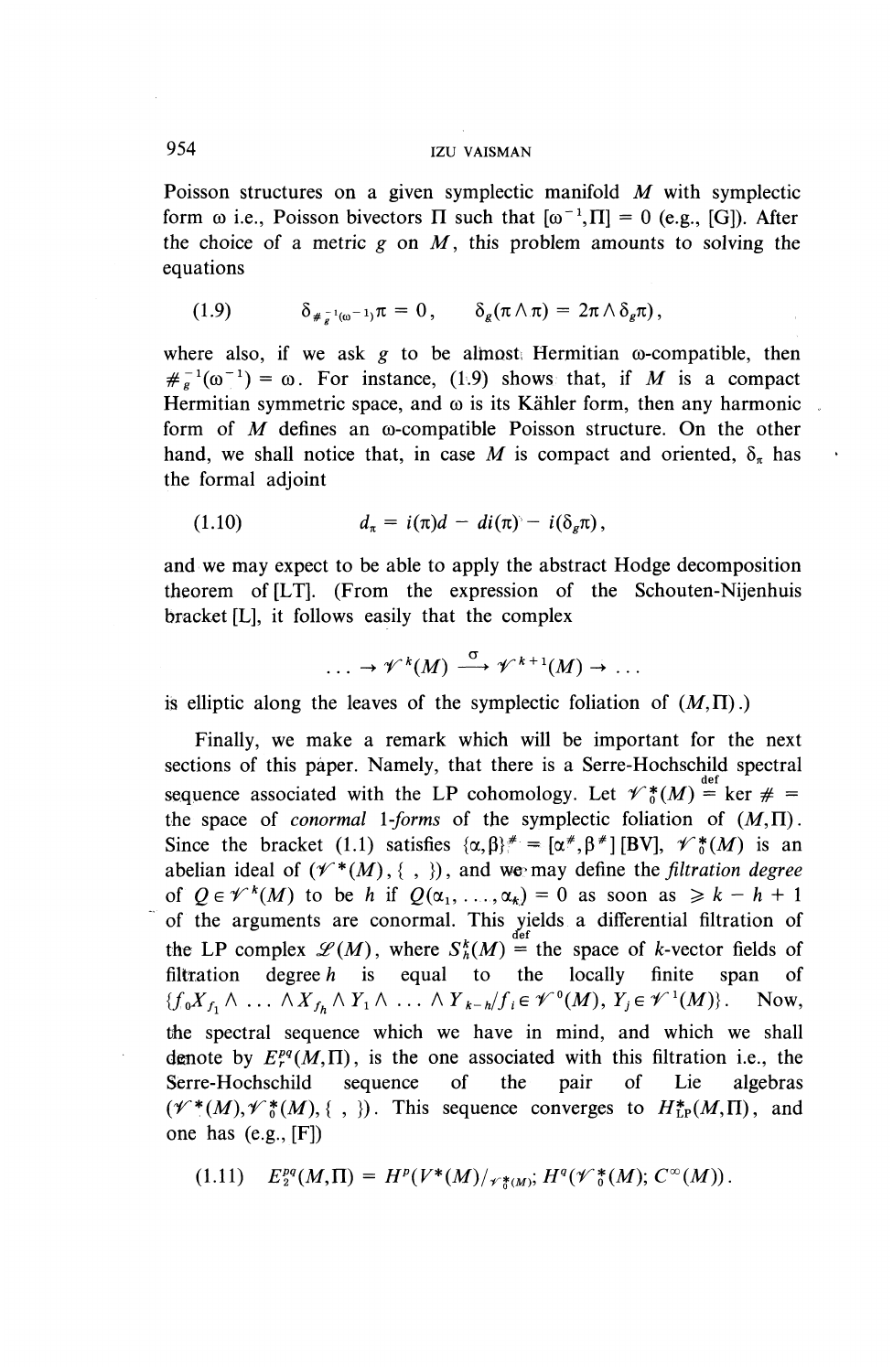#### **2. The regular case.**

In the remaining part of this paper we assume that  $\Pi$  is of the constant rank  $2n$ , and  $m = 2n + s$ . This is the *regularity condition*, and then the symplectic foliation of  $(M,\Pi)$ , hereafter to be denoted by  $\mathcal{S}$ . is regular. Hence, we can and shall define a transversal distribution  $\mathscr{S}'$ , and  $TM = \mathscr{S}' \oplus T\mathscr{S}$ ,  $T^*M = \mathscr{S}'^* \oplus T^*\mathscr{S}$  induce a bigrading of the covariant and contravariant tensors of  $M$ . A tensor whose transversal degree is *p* and whose leafwise degree is *q* is said to be of the type  $(p,a)$ . We shall denote by  $\mathcal{V}^{p,q}(M)$  and  $\Lambda^{p,q}(M)$  the spaces of k-vector fields and k-forms  $(k=p+q)$  of the type  $(p,q)$  of M, respectively. For instance, it is easy to understand that ker  $\#$  (i.e.,  $\mathscr{V}_{0}^{*}(M)$ ) is just  $\mathscr{S}^{\prime*}$  = the space of the 1-forms of type (1,0), and that type  $\Pi = (0,2)$ . (E.g., see [VI] for details on the bigrading of differential forms.)

Now, if  $Q \in \mathcal{V}^k(M)$  is of type  $(p,q)(p+q=k)$ , and if we use bihomogeneous arguments  $\alpha_i$  in (1.2), we see that  $\sigma = \sigma' + \sigma''$  where type  $\sigma' = (-1,2)$ , type  $\sigma'' = (0,1)$ , and, for arguments  $\alpha$  of type  $(1,0)$ and  $\beta$  of type  $(0,1)$ , one has

$$
(2.1) \quad (\sigma'Q)(\alpha_0,\ldots,\alpha_{p-2},\beta_0,\ldots,\beta_{q+1}) = \sum_{i
$$

$$
(2.2) \quad (\sigma''Q)(\alpha_0,\ldots,\alpha_{p-1},\beta_0,\ldots,\beta_q) = \sum_{i=0}^q (-1)^{p+i} \beta_i^*(Q(\alpha_0,\ldots,\alpha_{p-1},\beta_0,\ldots,\alpha_{p-1}))
$$

$$
\beta_0, \ldots, \hat{\beta}_i, \ldots, \beta_q) + \sum_{i=0}^{p-1} \sum_{j=0}^q (-1)^{p+i+j} Q(\{\alpha_i, \beta_j\}, \alpha_0, \ldots, \hat{\alpha}_i, \ldots, \alpha_{p-1},
$$
\n
$$
\beta_0, \ldots, \hat{\beta}_j, \ldots, \beta_q) + \sum_{i\n
$$
\{\beta_i, \beta_j\}', \beta_0, \ldots, \hat{\beta}_i, \ldots, \hat{\beta}_j, \ldots, \beta_q\}.
$$
$$

Remember that type  $\alpha = (1,0)$  means  $\alpha \in \mathscr{V}_{0}^{*}(M)$ , and that the latter is an ideal of  $\mathscr{V}^*(M)$ . On the other hand, we denoted by {, }', {, }" the type  $(1,0)$  and  $(0,1)$  components of  $\{ , \}$ . Particularly, if type  $X = (1,0)$ , we get easily

(2.3) 
$$
\{\beta_1, \beta_2\}'(X) = (L_X \pi)(\beta_1, \beta_2).
$$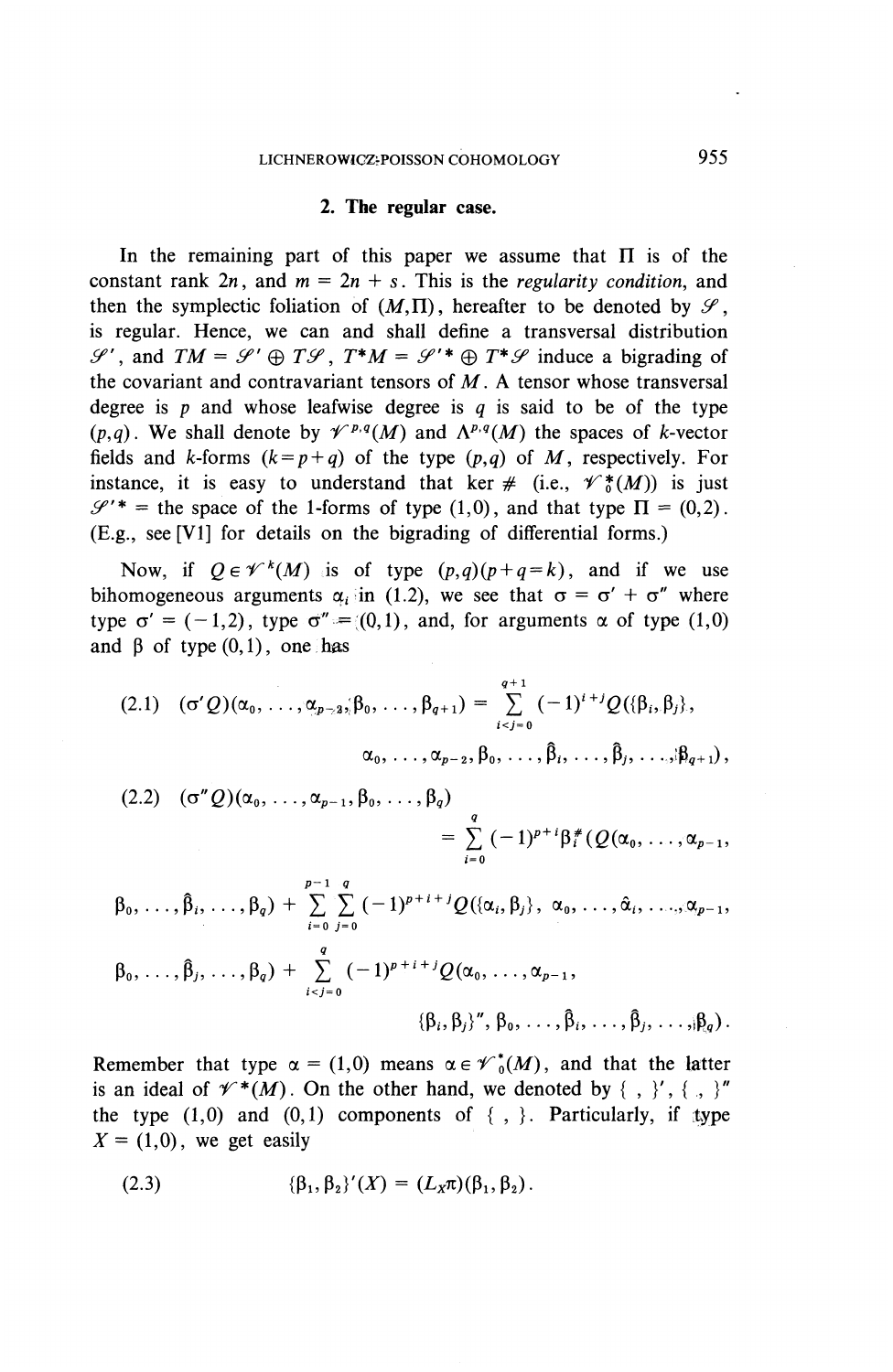#### 956 izu VAISMAN

In this section we use the type decomposition of  $\sigma$  in order to indicate a recurrent computational process of the LP cohomology which, in fact, is similar to the one used in [VK] for the case where  $\mathscr S$  is a fibration. Take  $Q \in \mathcal{V}^k(M)$ , and decompose it as

(2.4) 
$$
Q = Q^{k,0} + Q^{k-1,1} + \cdots + Q^{0,k},
$$

where the indices denote the type of the components. Then,  $\sigma Q = 0$ means

(2.5) 
$$
\sigma'' Q^{i,k-i} + \sigma' Q^{i+1,k-i-1} = 0 \quad (i=0,\ldots,k).
$$

For  $i=k$ , (2.5) gives  $\sigma^{n} Q^{k,0} = 0$ , and, on the other hand,  $(Q+\tilde{Q})^{k,0} = Q^{k,0}, \forall \tilde{Q} \in \mathcal{V}^{k-1}(M)$ . Therefore, there exist homomorphism

(2.6) 
$$
p_{k,0}: H_{\text{LP}}^k(M,\Pi) \to \mathscr{V}_{0}^{k,0}(M),
$$

where  $\mathcal{V}^{k,0}(M)$  is the space of  $\sigma''$ -closed k-vectors of type  $(k,0)$ , and, furthermore, (2.5) shows that  $\lim p_{k,0}$  consists of *k*-vectors  $Q^{k,0} \in \mathcal{V}_{0}^{k,0}(M)$  which satisfy the following sequence of existence conditions of *k*-vectors  $Q^{k-1,1}$ , ...,  $Q^{0,k}$  such that

$$
(c_1) \quad \sigma' Q^{k,0} = \sigma''\text{-exact} \stackrel{\text{def}}{=} -\sigma'' Q^{k-1,1},
$$
\n
$$
(c_2) \quad \sigma' Q^{k-1,1} = \sigma''\text{-exact} \stackrel{\text{def}}{=} -\sigma'' Q^{k-2,2},
$$
\n
$$
\dots
$$
\n
$$
(c_k) \quad \sigma' Q^{1,k-1} = \sigma''\text{-exact} \stackrel{\text{def}}{=} -\sigma'' Q^{0,k}.
$$

In this case we shall say that  $\sigma' O^{k,0}$  satisfies k times the  $\sigma''$ -exactnes *condition,* and we shall denote by  $\gamma^{(k)}_{(k)}(M)$  the space of such  $Q^{(k)}$ . we also denote ker  $p_{k,0} = {}^{0}H_{LP}^k(M,\Pi) =$  the space of k-dimensional LP cohomology classes whoses cocycles are (2.4) with  $Q^{k,0} = 0$ , we obtain the result of the first recurrence step

(2.7) 
$$
H_{\text{LP}}^{k}(M,\Pi) \approx {}^{0}H_{\text{LP}}^{k}(M,\Pi) \oplus \mathscr{V}_{0k}^{k,0}(M).
$$

Now, in the next step we have to compute  ${}^{0}H_{\text{LP}}^{k}(M,\Pi)$ , and for this purpose we take the subcomplex  ${}^{\circ}\mathscr{L}(M)$  of  $\mathscr{L}(M)$  consisting of multi vectors *Q* with a vanishing (.,0) component, and denote by  $H^k({}^{\circ}\mathscr{L}(M))$  its cohomology spaces. Then  ${}^{\circ}H_{LP}^k(M,\Pi)$  is the image of  $H^k({}^{\circ}\mathscr{L}(M))$  with respect to the inclusion:  ${}^{\circ}\mathscr{L}(M) \subseteq \mathscr{L}(M)$ . It is clear that the complex  $\mathscr{L}(M)/{}^{\circ}\mathscr{L}(M)$  has coboundary zero, therefore, that the complex  $\mathcal{L}(M)^{0} \mathcal{L}(M)$  has coboundary zero, therefor  $H^{k}(\mathcal{L})^{0} \mathcal{L}^{0} = (\mathcal{L})^{0} \mathcal{L}^{0} = \mathcal{V}^{k,0}(M)$ . This gives us the exact sequence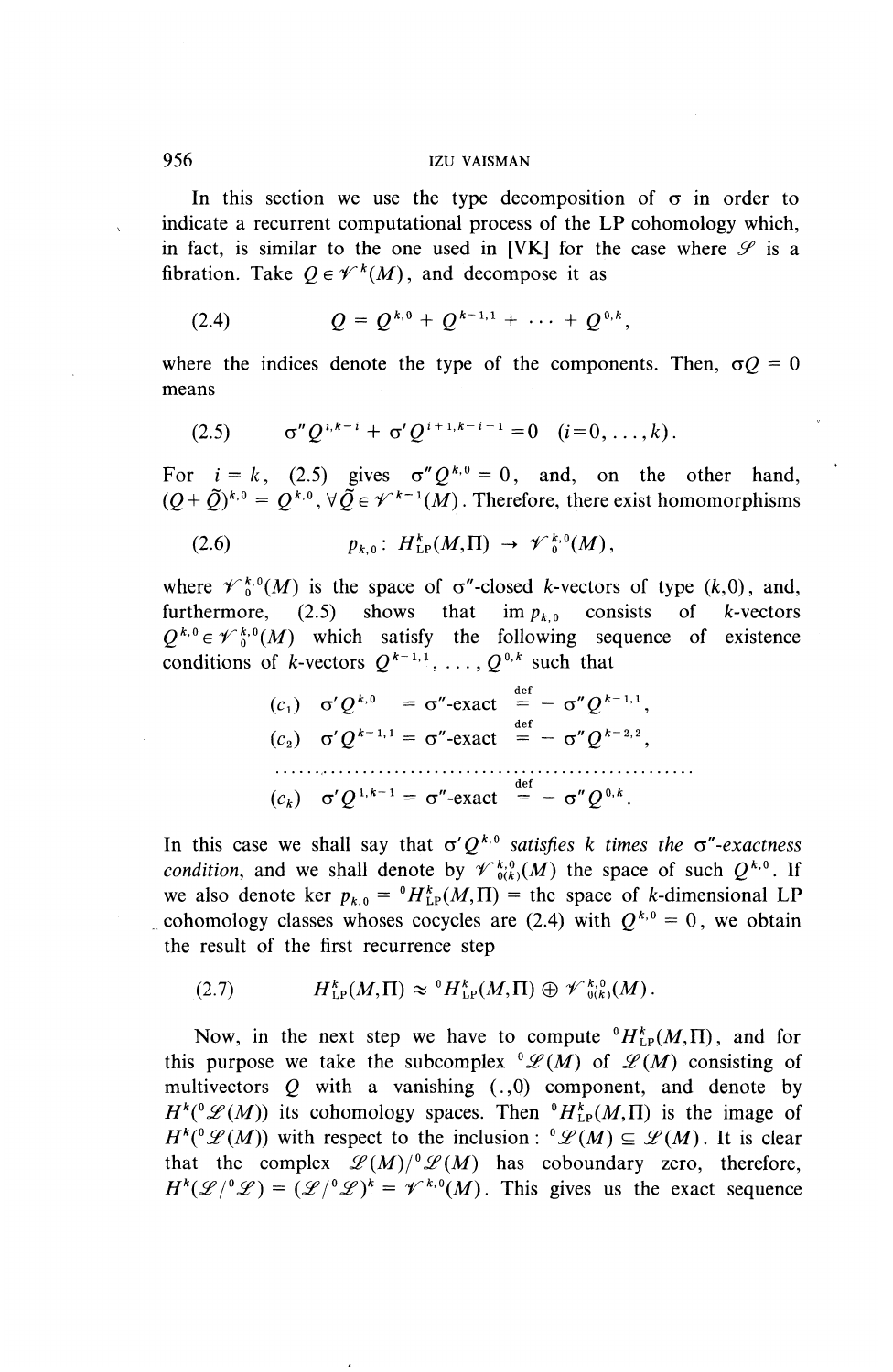$$
\mathscr{V}^{k-1,0}(M) \stackrel{\sigma}{\longrightarrow} H^k({}^0\mathscr{L}(M)) \stackrel{\iota_*}{\longrightarrow} H^k(\mathscr{L}(M)), \text{ and we get}
$$
  
(2.8) 
$$
{}^0H^k_{\text{LP}}(M,\Pi) \approx H^k({}^0\mathscr{L}(M))/\sigma(\mathscr{V}^{k-1,0}(M)).
$$

Hence, the second step will have to consist of an analysis of  $H^k({}^0\mathcal{L}(M))$ , which can be made in the same way as in step 1, and resulting in a formula similar to (2.7), and so on.

For  $k = 1$ , we get easily

$$
(2.9) \quad {}^{0}H^{1}_{\text{LP}}(M,\Pi) = \{X \in \mathscr{V}^{0,1}(M)/\sigma'' X = 0\}/\sigma''(\mathscr{V}^{0}(M)).
$$

For  $k = 2$ , we have first

$$
(2.10) \quad H^{2}(^{0}\mathscr{L}(M)) = \frac{\{Q^{1,1}+Q^{0,2}/\sigma''Q^{1,1}=0, \sigma''Q^{0,2}+\sigma'Q^{1,1}=0\}}{\{\sigma''X^{0,1}\}},
$$

and the analysis which gave (2.7) now yields

$$
(2.11) \tH^2({}^0\mathscr{L}(M)) \approx "H^2(\mathscr{L}^{0,*}(M)) \oplus \mathscr{V}^{1,1}_{0(1)}(M),
$$

where  $\mathscr{L}^{0,*}(M) = \bigoplus_k \mathscr{V}^{0,*}(M)$ , and "*H* is its cohomology with respect to *a"* , and

$$
(2.12) \quad \mathscr{V}_{0(1)}^{1,1}(M) = \{ Q^{1,1} / \sigma'' Q^{1,1} = 0 \text{ and } \sigma' Q^{1,1} = \sigma''\text{-exact} \}.
$$

(We shall see in Section 3 that, if the foliation  $\mathscr S$  is either transversally Riemannian or transversally symplectic, then

$$
{}^n H^i(\mathscr{L}^{0,*}(M)) \approx H^i(M, \Phi^0(\mathscr{S})),
$$

where  $\Phi^0(\mathscr{S})$  is the sheaf of germs of functions which are constant along the leaves of  $\mathscr{S}$ .) Summing up the results we get

$$
(2.13) \quad H_{LP}^{2}(M,\Pi) \approx \left( {}^{*}H^{2}(\mathscr{L}^{0,*}(M)) \right) \\ \quad \oplus \left( (\mathscr{V}_{0;1}^{1,1}(M)) / \sigma(\mathscr{V}^{1,0}(M)) \right) . \quad \oplus \mathscr{V}_{0;2}^{2,0}(M)),
$$

Etc.

#### **3. The spectral sequence.**

In this section we continue to refer to a regular Poisson manifold  $(M,\Pi)$ , and use the notation introduced in Section 2, while we are focussing on the spectral sequence  $E_r^{pq}(M,\Pi)$  defined at the end of Section 1. We have :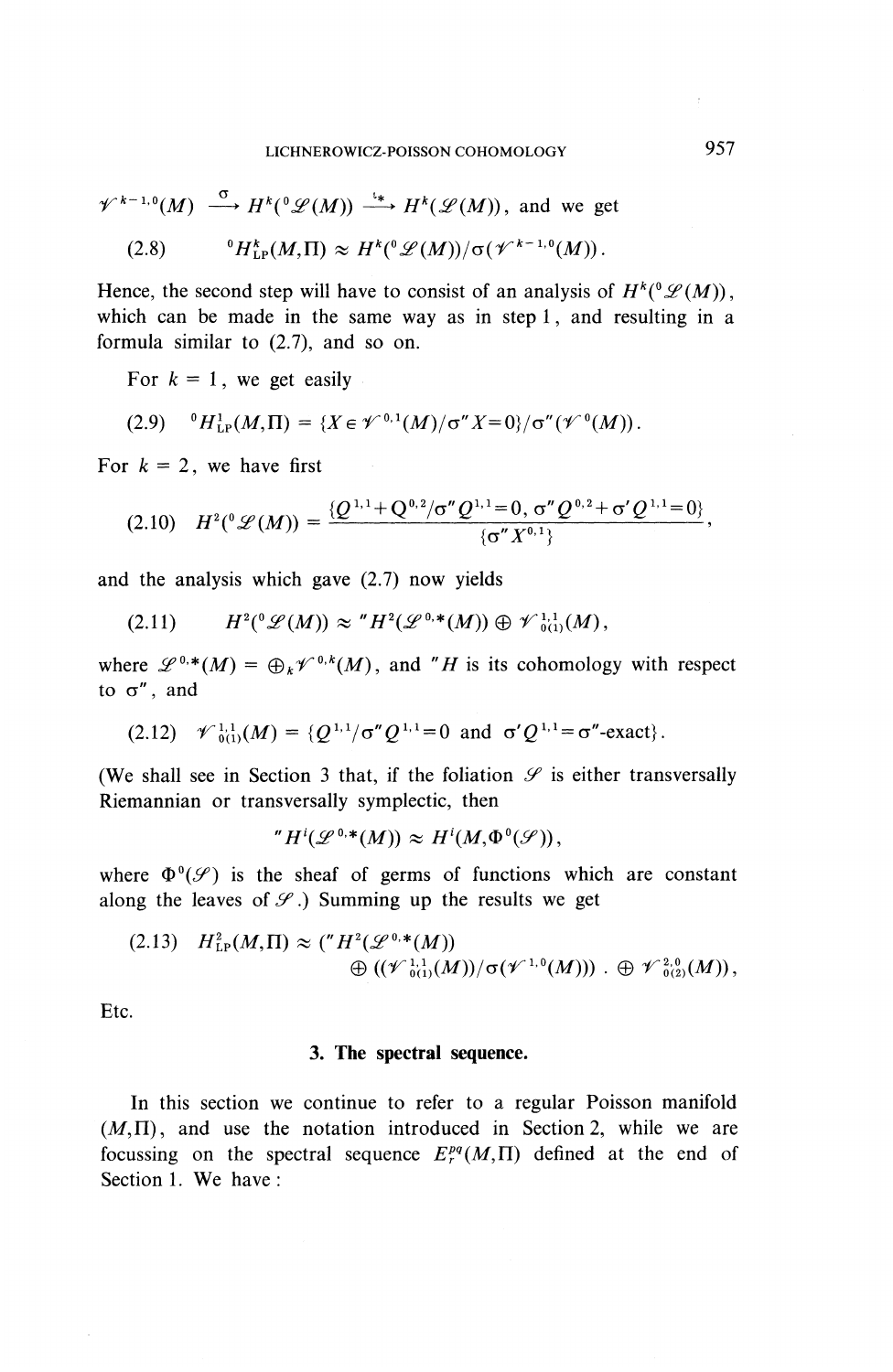### 958 izu VAISMAN

PROPOSITION 3.1. - *The first terms of the* **LP** *Serre-Hochschild spectral sequence of a regular Poisson manifold* **(At, IT)** *are given by*

(3.1) 
$$
E_0^{pq}(M,\Pi) = E_1^{pq}(M,\Pi) = \mathscr{V}^{q,p}(M),
$$

$$
E_2^{pq}(M,\Pi) = H^p(\bigoplus \mathscr{V}^{q*},\sigma^r).
$$

The reader can prove this by noticing that the  $h$ -filtering subcomplex of  $\mathscr{L}(M)$  as defined in Section 1 is equal to  $S_h(M) = \bigoplus \bigoplus \mathscr{V}^{p,i}(M)$ ,  $i \geq h$  p and then following the usual definition of  $E_{\tau}^{pq}$ . Here, we just prefer to observe that  $\{\mathscr{L}(M)=\bigoplus \mathscr{W}^{i,j}(M), \sigma=\Sigma d_{hk}\}$ , where  $\mathscr{W}^{i,j}(M) = \mathscr{V}^{j,i}(M)$ , and the terms of  $\sigma$  are  $d_{01} = 0$ ,  $d_{10} = \sigma''$ ,  $d_{2,-1} = \sigma'$ , is a double semipositive cochain complex in the sense of [VI], p. 76-77, and then (3.1) follows from this reference.

Now, let G be a metric of the vector bundle  $\mathcal{S}'^*$  of Section 2, and let  $\tilde{\theta}$  and  $\tilde{\theta}$  are the contract of the vector bundle  $\tilde{\theta}$  are of  $\tilde{\theta}$  and let  $\tilde{\theta}$  =  $\#_G \oplus \# : \mathscr{D}'^* \oplus T^* \mathscr{D} \to \mathscr{D}' \oplus T \mathscr{D}$  be the corresponding musical isomorphism also extended to  $\Lambda^k(M) \to \mathscr{V}^k(M)$ . Then, if  $\lambda$  is a differential form of type  $(p,q)$ ,  $\lambda^*$  is a multivector of the same type and we have

$$
(3.2) \quad (\tilde{\#}^{-1} \sigma'' \lambda^{\tilde{\#}})(X_0, \ldots, X_{p-1}, Y_0, \ldots, Y_q) \\
= (-1)^{q+1} (\sigma'' \lambda^{\tilde{\#}})(\#_{G}^{-1} X_0, \ldots, \#_{G}^{-1} X_{p-1}, \#^{-1} Y_0, \ldots, \#^{-1} Y_q).
$$

In this relation, and in the sequel, we agree that type  $X = (1,0)$  and type  $Y = (0,1)$ . Furthermore, in order to compute  $\sigma'' \lambda^{\tilde{*}}$  by (2.2) we establish first

$$
\{\#^{-1}Y_i, \#^{-1}\tilde{Y}_j\}''^* = \{\#^{-1}Y_i, \#^{-1}Y_j\}^* = [Y_i, Y_j]
$$

(remember that  $\{\alpha, \beta\}^* = [\alpha^*, \beta^*]$  [BV]), and using (1.1))

$$
\{\#_G^{-1}X_i, \#^{-1}Y_j\}(X) = - (L_{Y_j}G^*)(X_i, X) - G^*([Y_j, X_j], X),
$$

where  $G^*$  is the dual metric of  $G$  on  $\mathcal{S}'$ . If these formulas are used, and the result is compared with the formula of the  $\mathscr S$ -leafwise exterior differential  $d_f$  [V1], p. 184, one gets

$$
(3.3) \quad (\tilde{\#}^{-1}\sigma''\lambda^{\tilde{\#}})(X_0, \ldots, X_{p-1}, Y_0, \ldots, Y_q) \\
= -(d_f\lambda)(X_0, \ldots, X_{p-1}, Y_0, \ldots, Y_q) \\
+ \sum_{i=0}^{p-1} \sum_{j=0}^q (-1)^{p+i+j} \lambda \big( [(L_{Y_j}G^*)(X_i, .)]^{\#G}, \\
X_0, \ldots, \hat{X}_i, \ldots, X_{p-1}, Y_0, \ldots, \hat{Y}_j, \ldots, Y_q \big).
$$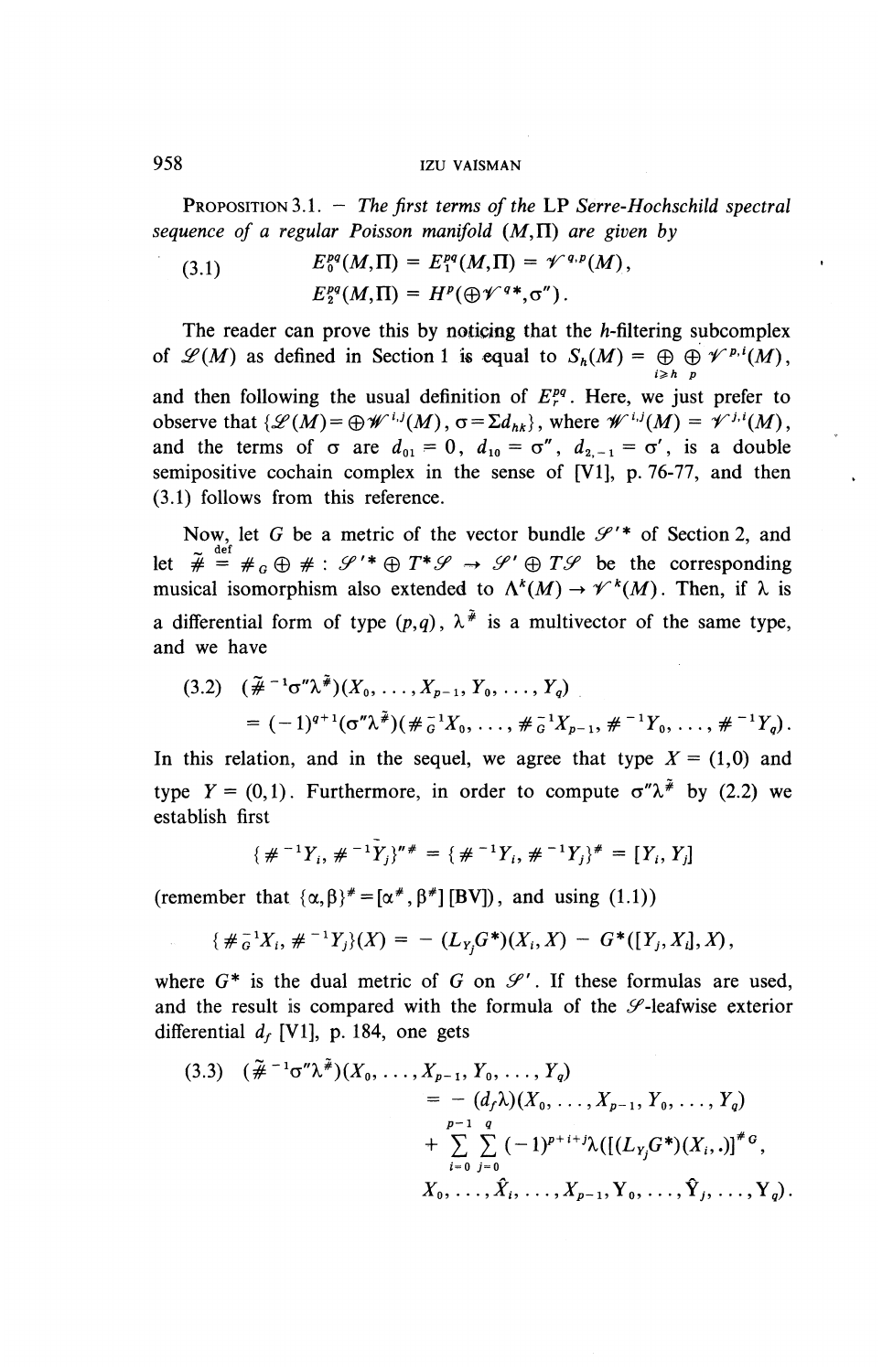*Remark. —* The same result holds if *G* is a symplectic structure on  $\varphi$ '\*  $\varphi$ 

This computation leads to

PROPOSITION 3.2. — *If the symplectic foliation y of the regular Poisson manifold* (M,IT) *is either transversally Riemannian or transversally symplectic, one has*

$$
(3.4) \tE_2^{pq}(M,\Pi) = E_1^{pq}(\mathscr{S}) = H^p(M,\Phi^q(\mathscr{S}))
$$

*where*  $E_r^{pq}(\mathscr{S})$  *is the spectral sequence of the foliation*  $\mathscr{S}$  *(e.g.,* [KT]), and  $\Phi^q(\mathcal{S})$  is the sheaf of germs of  $\mathcal{S}$ -foliated q-forms of M (e.g., [VI]). *Particularly,* (3.4) *holds if*  $\mathcal{S}$  *is a fibration.* 

Indeed, under the hypotheses,  $L_{Y_i}G = 0$  in (3.3), and in view of (3.1) we get an isomorphism  $E_2^{pq}(M,\Pi) = H^p(\bigoplus \Lambda^{q,*}(M),d_i)$ . But then (3.4) is known [V1], p. 216, 222, 77. (Remember that an  $\mathscr{S}\text{-foliated}$  $q$ -form is a  $q$ -form which, locally, is the pull-back of a form of a local transversal manifold of the foliation  $\mathcal{S}$ .)

Now, let us define an interesting special class of Poisson manifolds. A vector field  $V$  of  $M$  is  $\mathcal{S}\text{-}foliated$  if it sends leaves to leaves or, equivalently,  $\forall Y \in T\mathscr{S}$ ,  $[V, Y] \in T\mathscr{S}$ . For instance, this happens if *V* is an infinitesimal automorphism of  $\Pi$  i.e.,  $L_v\Pi = 0$ , a condition which is easily seen to be equivalent to each of the following two conditions, where  $f, g \in C^{\infty}(M)$ ,

(3.5) 
$$
V\{f,g\} = [V, X_f](g) - [V, X_g](f),
$$
  
(3.6) 
$$
[V, X_f] = X_{V(f)}.
$$

A regular Poisson structure  $\Pi$  of M will be called *transversally constant* if  $\mathscr S$  has a transversal distribution  $\mathscr S'$  such that every local foliate vector field  $V \in \mathcal{S}'$  is a local infinitesimal automorphism of  $\Pi$ . For instance, if  $M = S \times N$ , and  $\Pi$  is defined by a symplectic structure of *S*, the distribution  $\mathcal{S}' = TN$  has this property. Particularly, the existence of the local canonical coordinates of  $\Pi$  in the sense of [L] p. 256-257, shows that every regular Poisson manifold is locally transversally constant. Another example is the *Dirac bracket* defined as follows. Let  $(M, \omega)$  be a symplectic manifold endowed with a foliation  $\mathscr F$  such that  $\omega$  induces symplectic structures of its leaves. These induced structures yield a Poisson bivector  $\Pi$  such that  $\mathcal{S}(\Pi) = \mathcal{F}$ , and { , }<sub>n</sub> is the Dirac bracket of  $(M, \omega, \mathscr{F})$ . It follows that every  $\mathscr{F}$ -foliate vector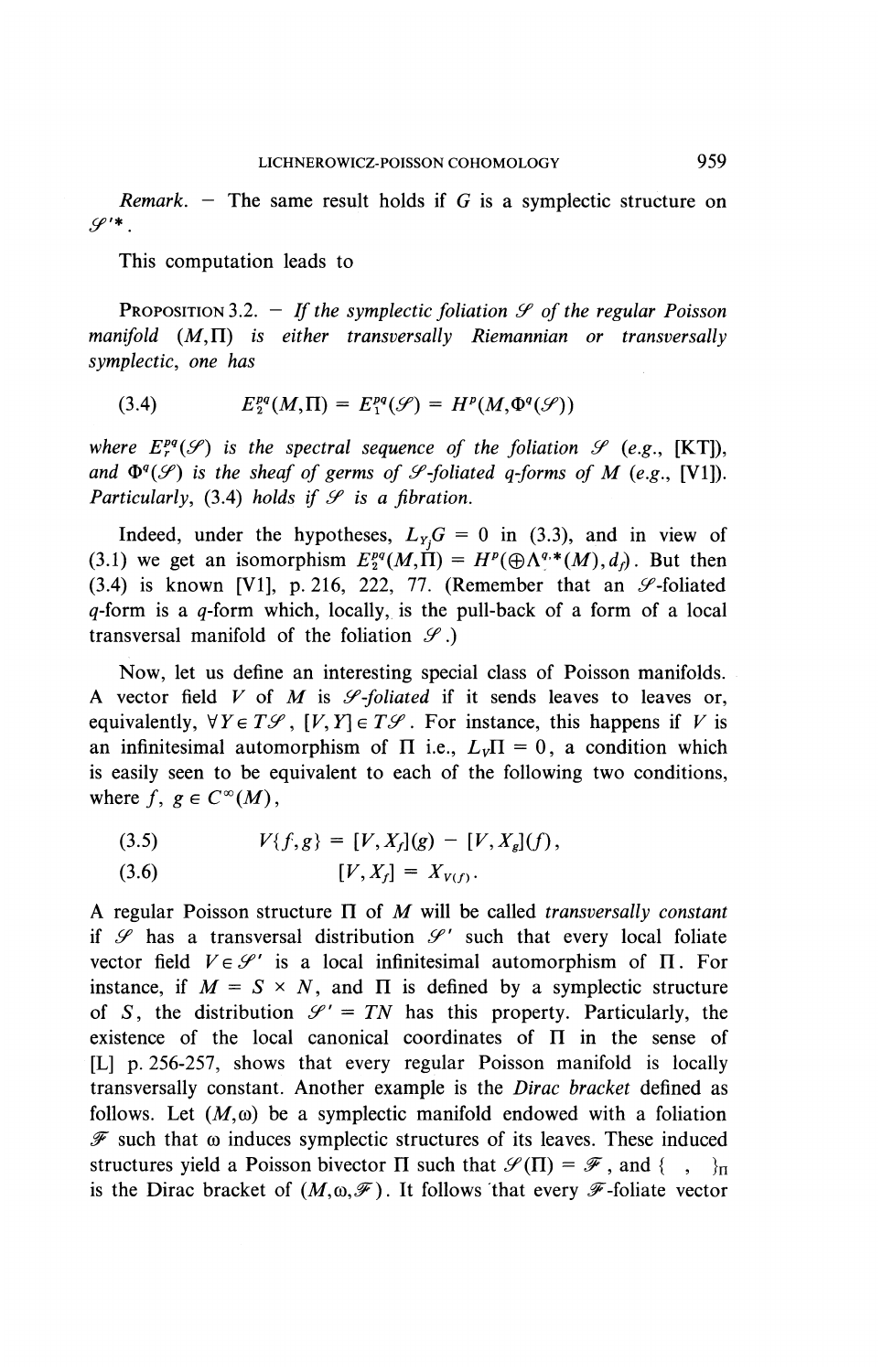## 960 IZU VAISMAN

field V which is  $\omega$ -orthogonal to  $\mathscr F$  is an infinitesimal automorphism of  $\Pi$ . Indeed, for such V, (3.5) is equivalent to  $(L_v\omega)(X_f, X_o) = 0$ , and this is an easy consequence of  $d\omega = 0$ . Using this definition, we have

PROPOSITION 3.3. - *If*  $\Pi$  *is transversally constant,*  $\sigma' = 0$ *, and* (3.7)  $H_{LP}^k(M, \Pi) = \bigoplus_{k=0}^q E_2^{k-q,q}(M, \Pi).$ 

*Proof.* - Of course, the proposition refers to  $\sigma'$  of (2.1) taken with respect to the distribution  $\mathcal{S}'$  involved in the definition of a transversally constant Poisson structure. Let us use the notation of (2.1), and evaluate there  $\{\beta_i, \beta_j\}_p'(X_p)(p \in M, X_p \in \mathcal{S}'_p)$ . This may be done by extending  $X_p$ to a local foliate (1,0)-vector field X, and using (2.3). Since  $\Pi$  is transversally constant,  $L_x \Pi = 0$  and we get  $\sigma' = 0$ . Then, (3.7) follows from  $(3.1)$   $0.6d$ 

We shall finish by giving various corollaries of Propositions 3.1, 3.2, 3.3.

COROLLARY 3.1.  $-$  *If*  $(M,\Pi)$  *is a transversally constant Poisson manifold \vhose symplectic foliation is either transversally Riemannian or transversally symplectic, one has*

$$
(3.8) \tH_{LP}^k(M,\Pi) = \bigoplus_{q=0}^k E_1^{q,k-q}(\mathscr{S}) = \bigoplus_{q=0}^k H^q(M,\Phi^{k-q}(\mathscr{S})).
$$

COROLLARY 3.2. - *Let H be a Dirac bracket of a symplectic manifold*  $(M, \omega)$  endowed with a leafwise symplectic foliation  $\mathcal{S}$ , and its *^-orthogonal distribution y* . *Assume that the bihomogeneous components of*  $\omega$  with respect to the decomposition  $TM = \mathcal{S}' \oplus T\mathcal{S}$  are closed. *Then, again, formula* (3.8) *holds good.*

*Proof.* - Being a Dirac bracket,  $\Pi$  is transversally constant. On the other hand, if  $\omega = \omega_{(2,0)} + \omega_{(0,2)}$ ; the hypothesis  $d\omega_{(2,0)} = 0$  implies  $(L_Y\omega_{(2,0)})(X_1,X_2) = 0$  for  $(Y \in T\mathscr{S}, X_{1,2} \in \mathscr{S}')$ , and we see that  $\omega_{(2,0)}$ defines a transversal symplectic structure of  $\mathcal{S}$ . Q.e.d.

COROLLARY 3.3  $[X]$ . - Let  $\Pi$  be the Poisson structure defined on  $M = S \times N$  by a fixed symplectic structure of *S*, and assume that *S has finite Betti numbers. Then one has*

(3.9) 
$$
H_{\text{LP}}^{k}(M,\Pi)=\bigoplus_{q=0}^{\kappa}\left[H^{q}(S,\mathbb{R})\otimes\Lambda^{k-q}(N)\right].
$$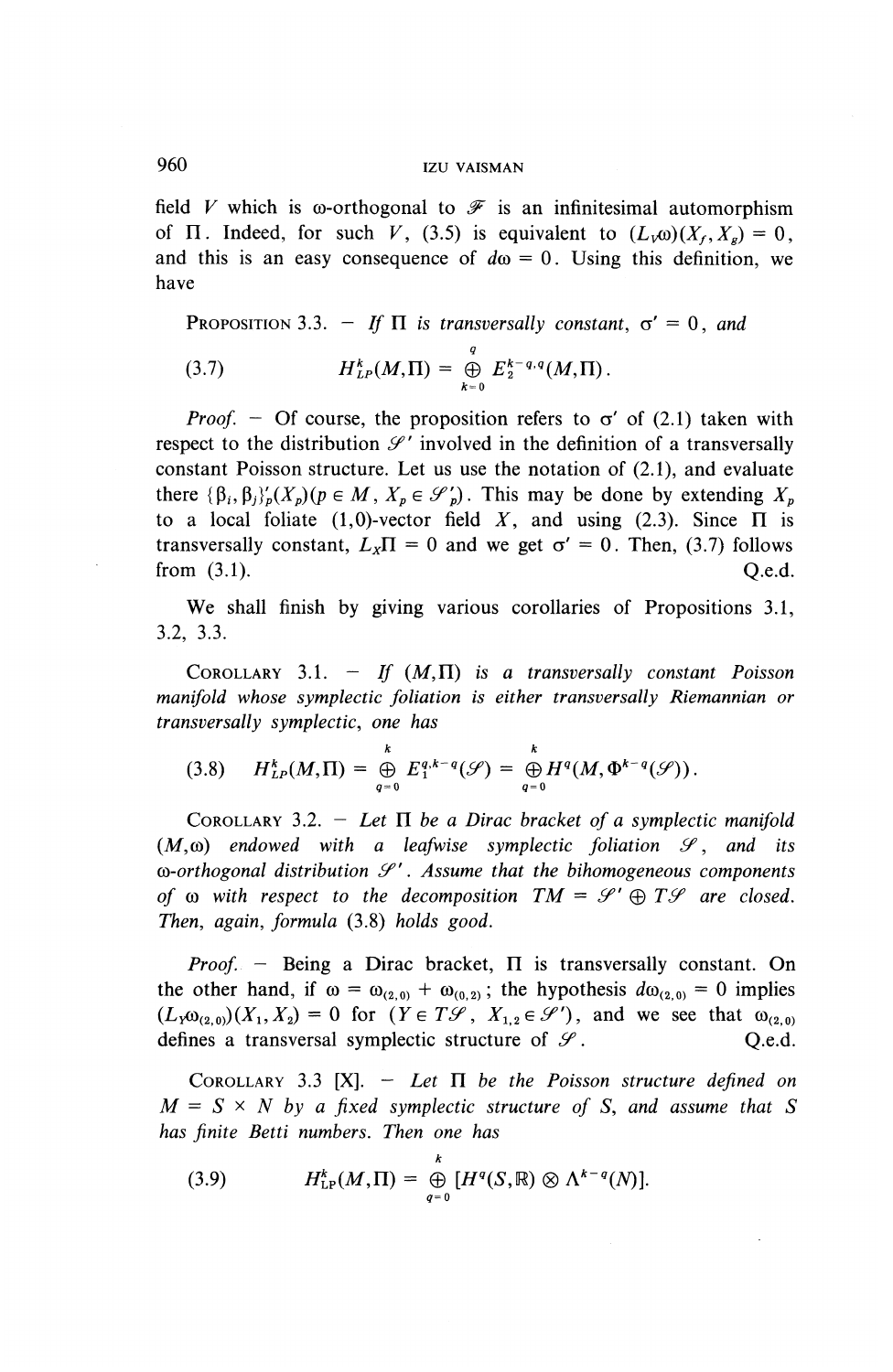This result follows from (3.8) and from

**PROPOSITION 3.4.** - Let  $\mathcal F$  be the foliation of  $M = F \times N$  by the *leaves*  $F \times \{x\}$  ( $x \in N$ ), and assume that F has finite Betti numbers. Then

(3.10) 
$$
H^q(M, \Phi^p(\mathscr{F})) = H^q(F, \mathbb{R}) \otimes \Lambda^p(N).
$$

*Proof.* - For  $q = 0$  the result was proven in [E] by a spectral sequence argument. Generally, we have the following straightforward argument. By the foliated de Rham theorem [VI], p. 216, we have

$$
(3.11) \tHq(M,\Phip(\mathscr{F})) = \frac{\ker [d_f: \Lambda^{p,q}(M) \to \Lambda^{p,q+1}(M)]}{\operatorname{im} [d_f: \Lambda^{p,q-1}(M) \to \Lambda^{p,q}(M)]}.
$$

In our case,  $\Lambda^{p,q}(M)$  is isomorphic to the space  $\Lambda^q(F, \Lambda^p(N))$  of  $\Lambda^p(N)$ valued *q*-forms on *F* by the mapping which sends  $\lambda \in \Lambda^{p,q}(M)$  to  $\tilde{\lambda} \in \Lambda^p(F, \Lambda^p(N))$  defined by

$$
(\widetilde{\lambda}_y(Y_1,\ldots,Y_q))_x(X_1,\ldots,X_p)=(-1)^p\lambda_{(x,y)}(X_1,\ldots,X_p,Y_1,\ldots,Y_q),
$$

 $y \in F$ ,  $x \in N$ ,  $Y_i \in T_vF$ ,  $X_i \in T_xN$ . Moreover, this isomorphism sends  $d_f$ to the exterior differential of  $\Lambda^p N$ -valued forms. Hence (3.11) becomes

$$
H^q(M, \Phi^p(\mathscr{F})) = H^q(F, \Lambda^p(N)) = H^q(F, \mathbb{R}) \otimes \Lambda^p(N),
$$

where the last equality follows from the hypothesis on  $F$ .  $Q$ .e.d.

*Remark.* - If  $M = S \times N$  of Corollary 3.3 is given a Poisson structure  $\Pi$  which has the symplectic foliation  $S \times \{x\}$  ( $x \in N$ ), but where each leaf has a different symplectic structure (e.g., the structure studied in  $[X]$ ),  $\Pi$  is no more transversally constant, but we may use Propositions 3.2. and 3.4, and get

(3.12) 
$$
E_2^{pq}(M,\Pi) = H^p(S,\mathbb{R}) \otimes \Lambda^q(N).
$$

COROLLARY 3.4. - *Let* **(M,II)** *be an arbitrary regular Poisson manifold. Then every*  $x \in M$  *has a connected open neighbourhood Y such that*

(3.13) 
$$
H_{\text{LP}}^k(U,\Pi|_{U})=\Gamma(\Phi^k(\mathscr{S}|_{U})),
$$

*i.e., the space of the y-foliated k-forms over U.*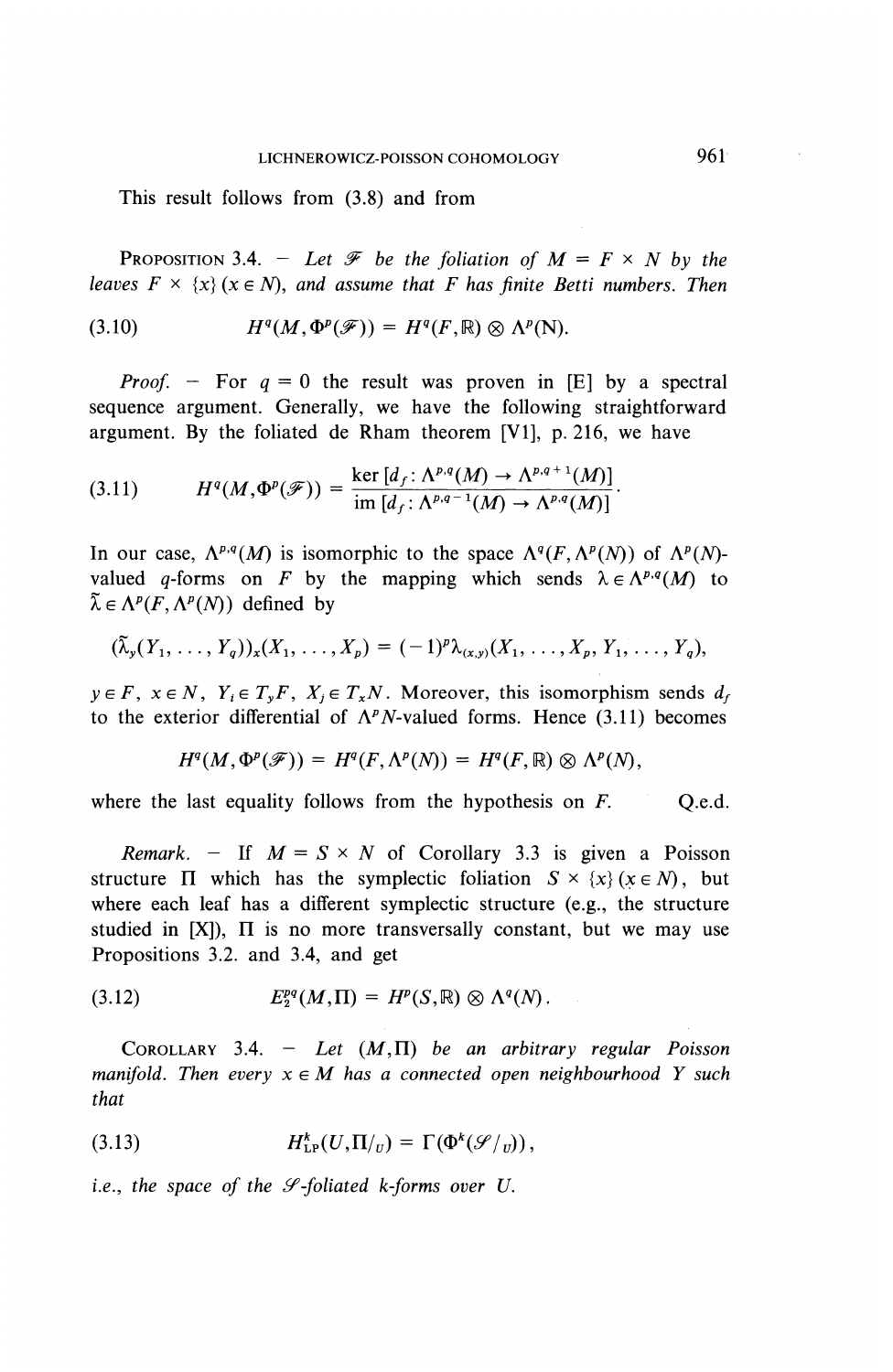## 962 IZU VAISMAN

Indeed, we may take  $U = S \times N$  where S is contractible, and such that the product coordinates are canonical for  $\Pi$  in the sense of [L], p. 257. Then Corollary 3.3 holds on *U,* and we get (3.13). We shall say that such a neighbourhood *U* is LP-simple.

COROLLARY 3.5 (The LP Poincaré Lemma [L]).  $-$  Let  $(M, \Pi)$  be a *regular Poisson manifold, and*  $x \in M$ *. Then, there exists an open neighbourhood U of x in M such that, if*  $Q \in \mathcal{V}^k(U)$  *and*  $\sigma Q = 0$ *, one has*  $Q = A + \sigma B$  for some  $B \in \mathcal{V}^{k-1}(U)$  and a k-vector field A over U *\vhich is projectable to a k-vector field of a local transversal submanifold of*  $\mathcal{S}$  *in U.* 

*Proof.* - Take *U* LP-simple, and with II-canonical coordinates. The latter define a bigrading, and we may write  $Q = \sum (\lambda^{p,k-p})^{\tilde{x}}$ , where  $\lambda$  $p=$ are differential forms, and  $\tilde{\#}$  is like in (3.2). The use of the canonical coordinates makes  $\Pi_{\mu}$  transversally constant and transversally Riemannian hence, by Proposition 3.3 and formula (3.3),  $\sigma = \sigma''$ , and  $\sigma Q = 0$ is equivalent to  $d_f \lambda^{p,k-p} = 0$   $(k = 0, \ldots, p)$ . But  $d_f$  satisfies a local Poincaré lemma [V1], p. 215, hence, there are local forms  $\mu$  such that Poincaré lemma [V1], p. 215, hence, there are local forms  $\mu$  such that  $\lambda^{p,k-p} = d_f \mu^{p,k-p-1}$  for  $k-p > 0$ , while  $\lambda^{k,0}$  is a foliate form. The conclusion follows by using again (3.3). Q.e.d

#### BIBLIOGRAPHY

- [BV] K. H. BHASKARA and K. VISWANATH, Poisson algebras and Poisson manifolds. Pitman Research Notes in Math., 174, Longman Sci., Harlow and New York, 1988.
- [BT] R. BOTT and L. W. Tu, Differential forms in algebraic topology, Graduate Texts in Math., 82, Springer-Verlag, New York, Heidelberg, Berlin, 1982.
- [E] A. El KACIMI ALAOUI, Sur la cohomologie feuilletée, Composition Math., 49 (1983), 195-215.
- [F] D. B. FUKS, Cohomology of infinite dimensional Lie algebras, Consultants Bureau, New York and London, 1986.
- [G] D. GUTKIN, Variétés bistructurées et opérateurs de récursion, Ann. Inst. H. Poincare, 43 (1985), 349-357.
- [H] J. HUEBSCHMANN, Poisson cohomology and quantization, J. für Reine und Angew. Math., 408 (1990), 57-113.
- [K] J.L. KOSZUL, Crochet de Schouten Nijenhuis et cohomologie, In: E. Cartan et les mathematiques d'aujourd'hui, Soc. Math. de France, Asterisque, hors serie, (1985), *151-271.*